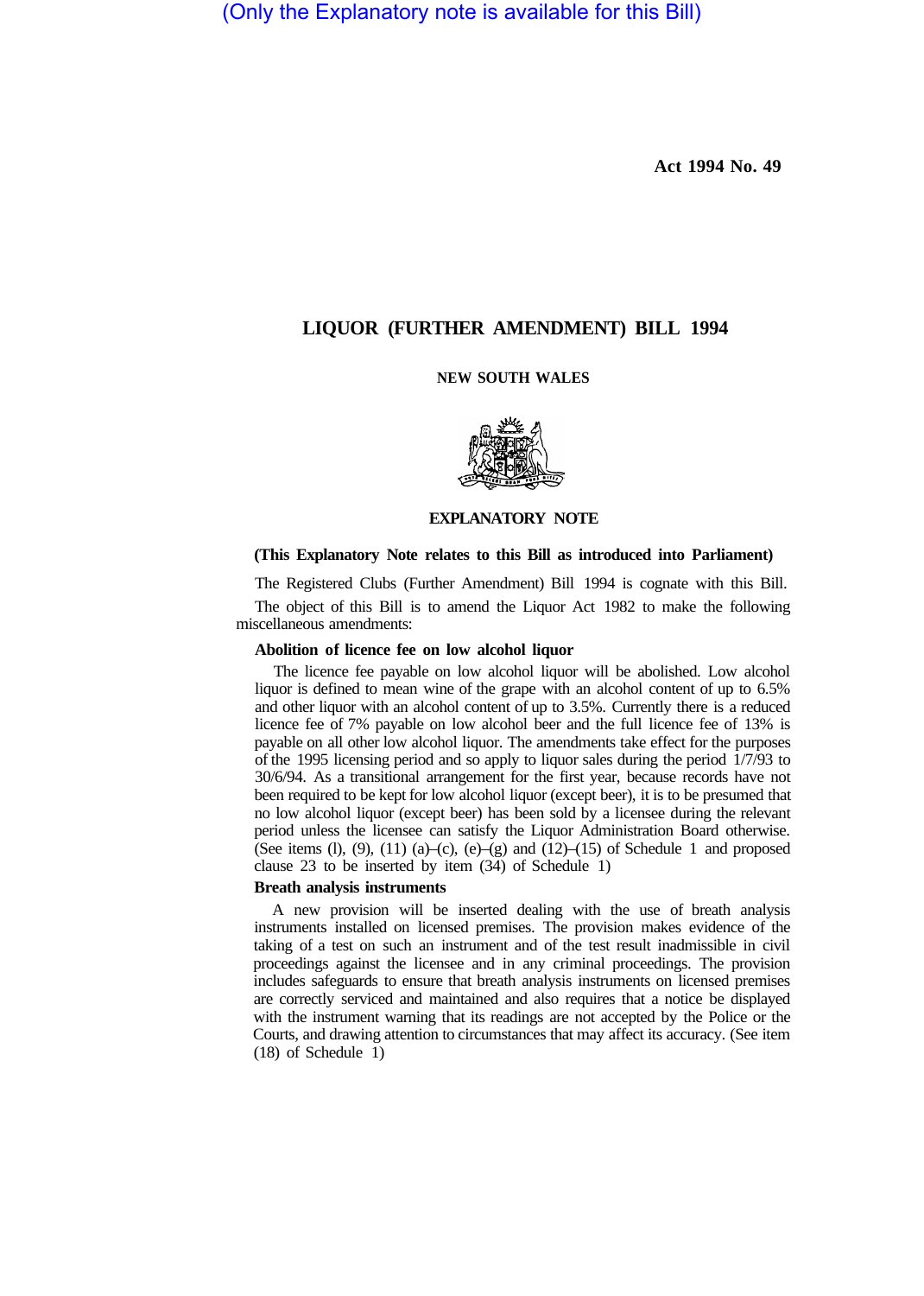# **Governor's licences**

The provision dealing with Governor's licences will be amended so as to allow the Governor on the recommendation of the Minister to amend any condition to which a Governor's licence is subject (not just those conditions that were imposed by the Governor, as at present) and to require the approval of the Governor (given on the recommendation of the Minister) to the amendment of the conditions of a Governor's licence. The amendments will be taken to have commenced on the date of introduction of this Bill into the Legislative Assembly. (See item (4) of Schedule l)

## **Special on-licence applications**

The Board will be required to be satisfied that premises that are the subject of an application for a special on-licence are not suitable for any other class of on-licence or any other licence under the Act before the Board can certify the premises as suitable for the special on-licence. (See item  $(10)$   $(a)$ – $(c)$  of Schedule 1)

### **Secrecy**

The section dealing with secrecy of information obtained under the Act will be amended to permit disclosure of information to the Minister or to a person who is engaged in the administration of the Act and is authorised by the Minister to receive information under the section. (See item (30) of Schedule 1)

#### **Proof of age cards**

A new provision will be inserted to authorise the seizure and confiscation of a proof of age card (issued by the Roads and Traffic Authority) by Police, liquor licensing inspectors, RTA staff and by licensees and their staff on licensed premises and club employees on registered club premises, in circumstances where it is reasonably suspected that the card is being used fraudulently or otherwise unlawfully or is false or misleading as to the age or identity of the person presenting it. (See item (29) of Schedule 1)

## **Appointment of special inspectors**

The section dealing with the appointment of special inspectors will be amended so that the Minister will be responsible for the appointment of special inspectors. Currently special inspectors are appointed by the Chairman of the Liquor Administration Board. (See item (22) of Schedule 1)

## **Service of summonses by post**

A new provision will be inserted to authorise summonses issued under the Act to be served by post. Another new provision will be added to provide for the address to which summonses, notices and other instruments that are served by post under the Act can be posted, to update and expand on existing provisions in this area. (See item (28) of Schedule 1) Consequential amendments will also be made. (See items (7), (8) and (27) of Schedule 1)

### **Correction of cross-references**

(11) (d) and (23) of Schedule 1) Various amendments will be made to correct cross-references. (See items **(3)** (a),

# **Regulation making powers**

Various regulation making powers in the Act will be amended to make it clear that the powers need not be utilised (so that the non-utilisation of those powers will not limit or negate the operation of the provision concerned). (See items  $(1)$   $(a)$ ,  $(2)$ ,  $(19)$ and  $(31)$ – $(33)$  of Schedule 1)